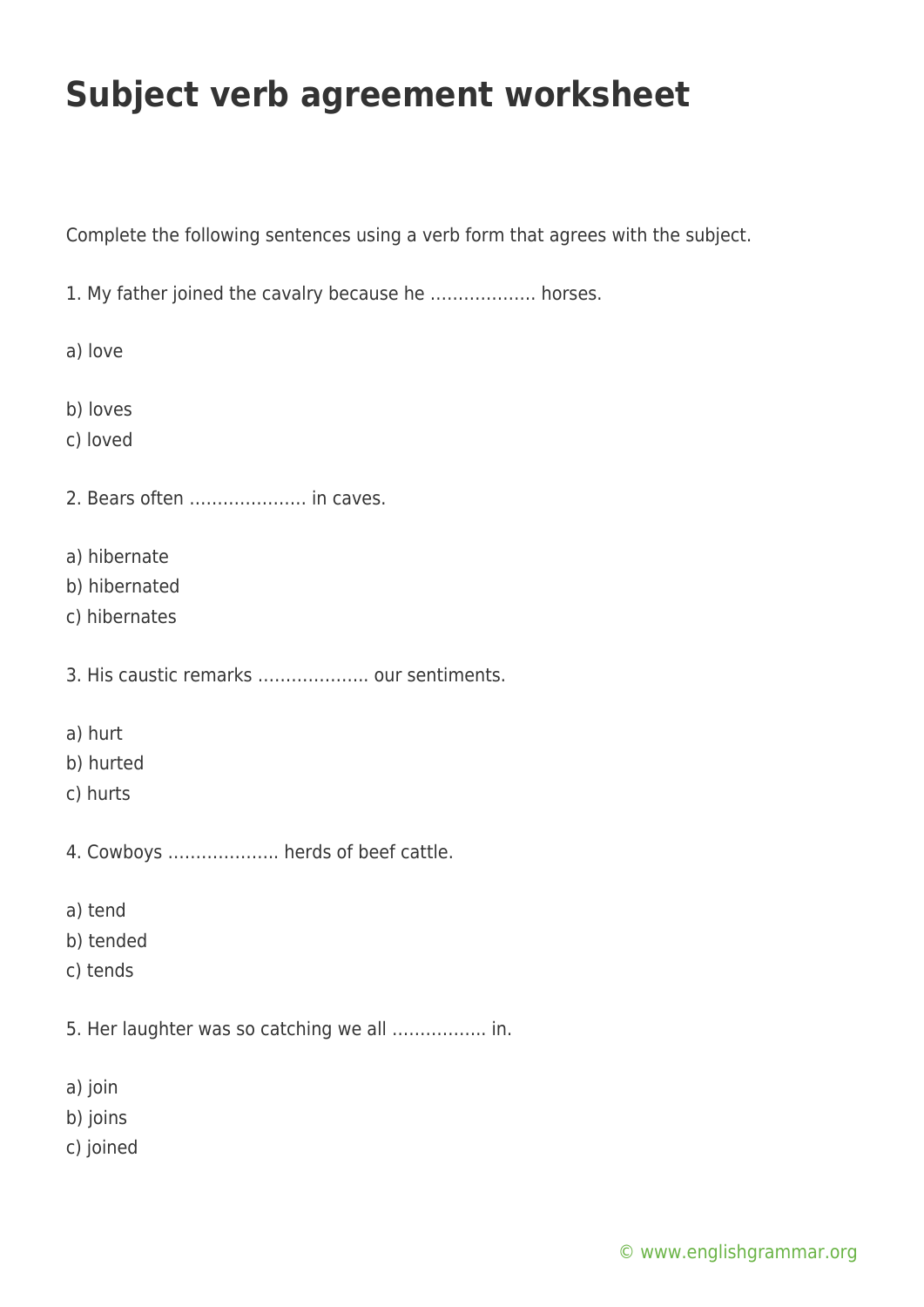## **Subject verb agreement worksheet**

6. The social services department …………… specialists for each welfare category. a) has b) have 7. The doting husband ……………… to his wife's every wish. a) cater b) caters 8. The politician made a categorical denial of the charges that he ……………… bribes. a) has taken b) had taken 9. Let him who is without sin, ……………. the first stone. a) cast b) casts c) casted Answers 1. My father joined the cavalry because he loved horses.

- 2. Bears often hibernate in caves.
- 3. His caustic remarks hurt our sentiments.
- 4. Cowboys tend herds of beef cattle.
- 5. Her laughter was so catching we all joined in.